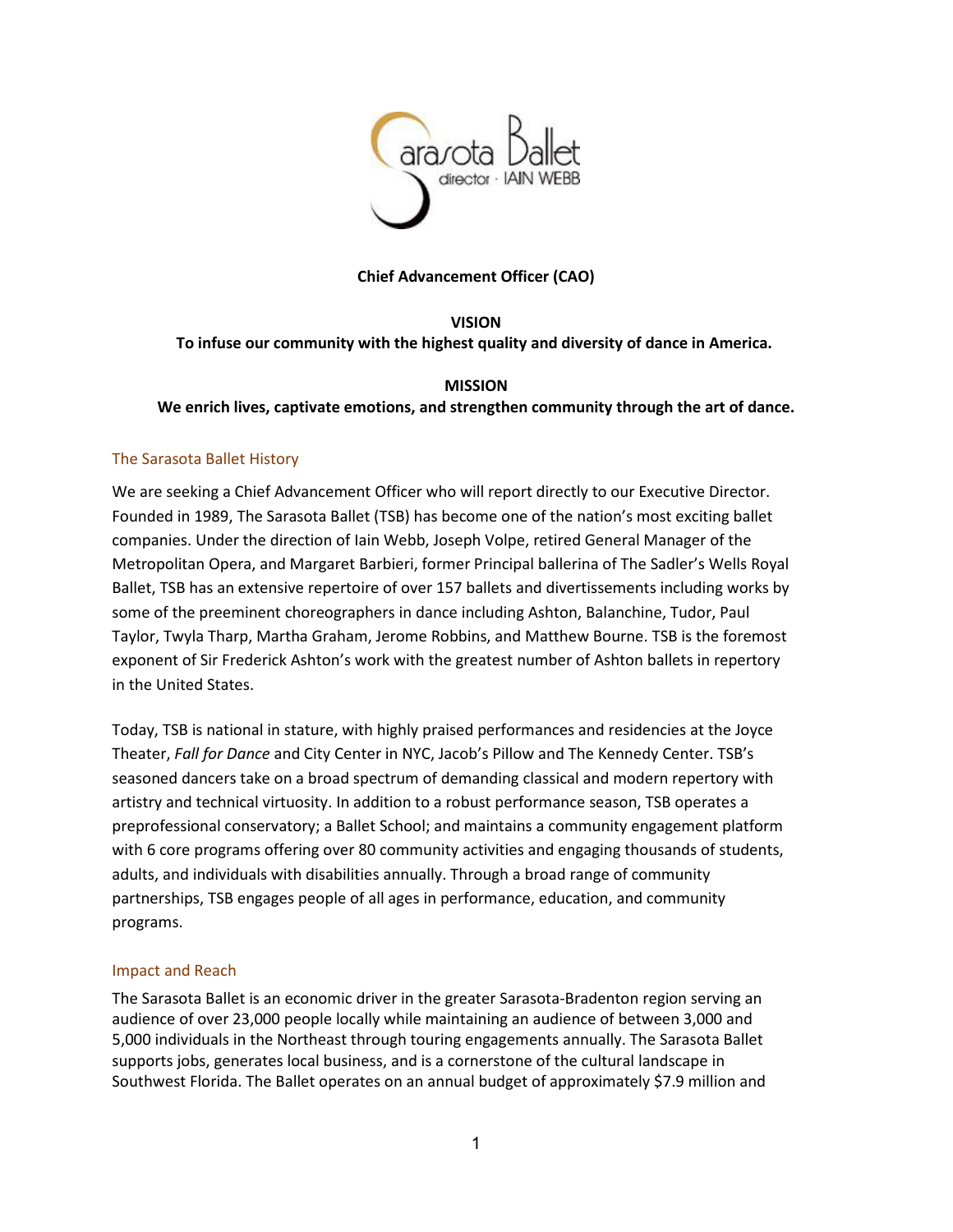directly supports 67 full time employees. The Sarasota Ballet is the sole arts organization from Sarasota that tours out of state regularly, making it a cultural ambassador for the city.

## **Job Summary**

The Chief Advancement Officer (CAO) is responsible for planning, organizing, and executing the annual fundraising plan in support of the Sarasota Ballet's mission and strategic plan. Reporting directly to the Executive Director, the CAO plays a vital role as a member of the senior management team. The CAO provides both strategic expertise and operational support in all areas of development, including annual, major, and planned giving, institutional grants, and fundraising events. S/he develops dynamic fundraising and revenue strategies to deepen donor relationships and expand the base of support. The CAO collaborates with all Sarasota Ballet constituencies, including staff, trustees, donors, artists, marketing and event personnel, volunteers, and community partners. Additionally, the CAO plays a critical role in terms of supporting board development and recruitment. The CAO manages staff, colleagues, and volunteers when appropriate, ensuring best practices throughout fundraising operations, data management and technology.

### **Responsibilities**

- Direct all programs for annual and capital fundraising for The Sarasota Ballet.
- Create short-term and long-term goals for the organization in collaboration with leadership, Executive Committee, Finance Committee, Board of Trustees, and Staff.
- Develop and implement annual income generating strategies for contributed revenue, including annual operating support, subscriptions/ticket sales, charitable estate giving, education programs, and capital needs.
- Oversee board development to ensure that board members are informed and engaged and are actively involved in leadership recruitment to secure a strong leadership foundation for the organization.
- Research, identify, and solicit prospective individual and institutional donors.
- Engage and solicit prospective donors through cultivation meetings, direct mail campaigns, and special events.
- Participate in program development and the presentation of artistic, education, and community programs to the funding community, audience members, and the Greater Sarasota community.
- Maintain accounting systems with key metrics to meet reporting and compliance standards.
- Oversee contributed income gift solicitation and processing, recognition, prospect management, subscriber/donor retention, and cultivation.
- Oversee the development of all fundraising materials, including annual appeals, annual report, direct mail campaigns, solicitation, and gift acknowledgement.
- Implement an ongoing patron engagement strategy to increase donor participation and strengthen donor retention.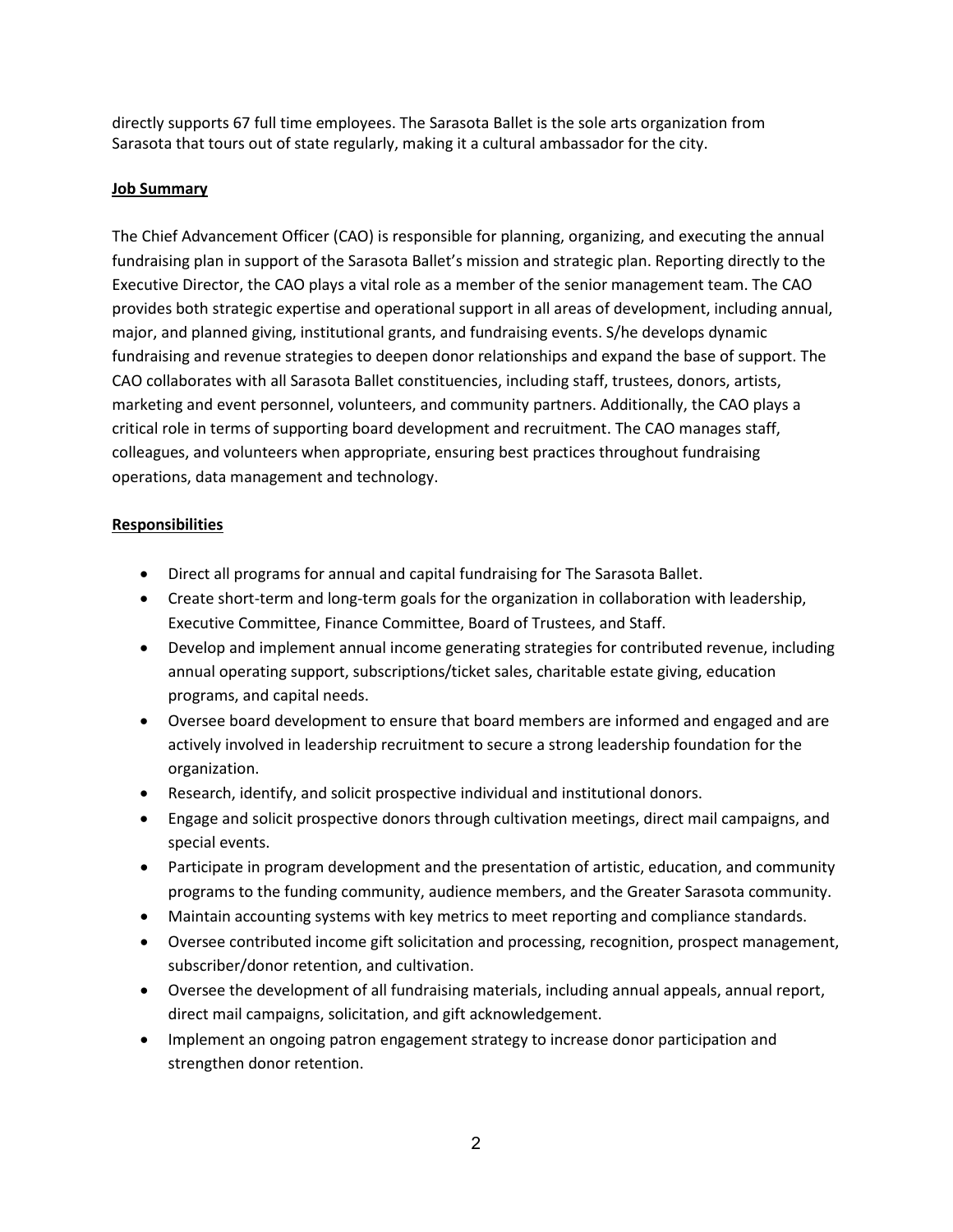- Oversee the annual fundraising Gala to ensure that it meets revenue goals while showcasing The Sarasota Ballet as one of Sarasota's leading cultural organizations.
- Lead a five-person fundraising team and manage additional consultants.

# **Qualifications**

- 10+ years of senior development experience in all aspects of development work, including knowledge of moves management, key performance indicators and metrics, and campaign strategic planning principles.
- 5+ years of experience working with leadership donors, including conducting personal solicitations, working with and coaching Trustees and leadership volunteers to conduct personal solicitations of these donors.
- Track record of developing and executing successful multi-year Fund Development plans, including all levels of individual giving, foundations and corporate relations, events, legacy gifts, as well as related marketing and communications strategies to support this work.
- Strong experience in financial resource management, budget development, and reforecasting.
- Able to serve as counsel to and partner with the Executive Director and Artistic Director on philanthropic and Trustee activities.
- Entrepreneurial, creative approach to finding new funding opportunities and partnerships.
- Experienced with leadership and management concepts and tools, and best practices in the field.
- Comfortable identifying and executing strategies for building and enhancing the organization's
- reputation in the community, including with external partners and organizations.
- Strong skills in managing, selecting, coaching, evaluating, and motivating staff.
- Excellent interpersonal skills as leader and team player, at ease with a wide range of constituents.
- Experience managing leadership volunteers, from Trustees to program volunteers, and staffing
- volunteer committees.
- Demonstrated proficiency in strategic planning, critical thinking, problem solving, persuasion, and marketing skills.
- Strong organizational skills as well as time management and prioritization.
- Comfortable managing multiple projects simultaneously and meeting deadlines.
- Proficient with donor databases and related technology, prospect research and donor metrics to further program effectiveness.
- Skilled communicator through written, oral and interpersonal means.
- Thoughtful negotiator with good listening skills and sensitivity to diverse perspectives.
- Comfortable with the collaborative decision-making approach of the organization, and in partnering as a member of the Senior Leadership Team.
- Able to work frequent evenings and weekends to meet with donors before, during, and after performances.
- Strong interest in the performing arts.